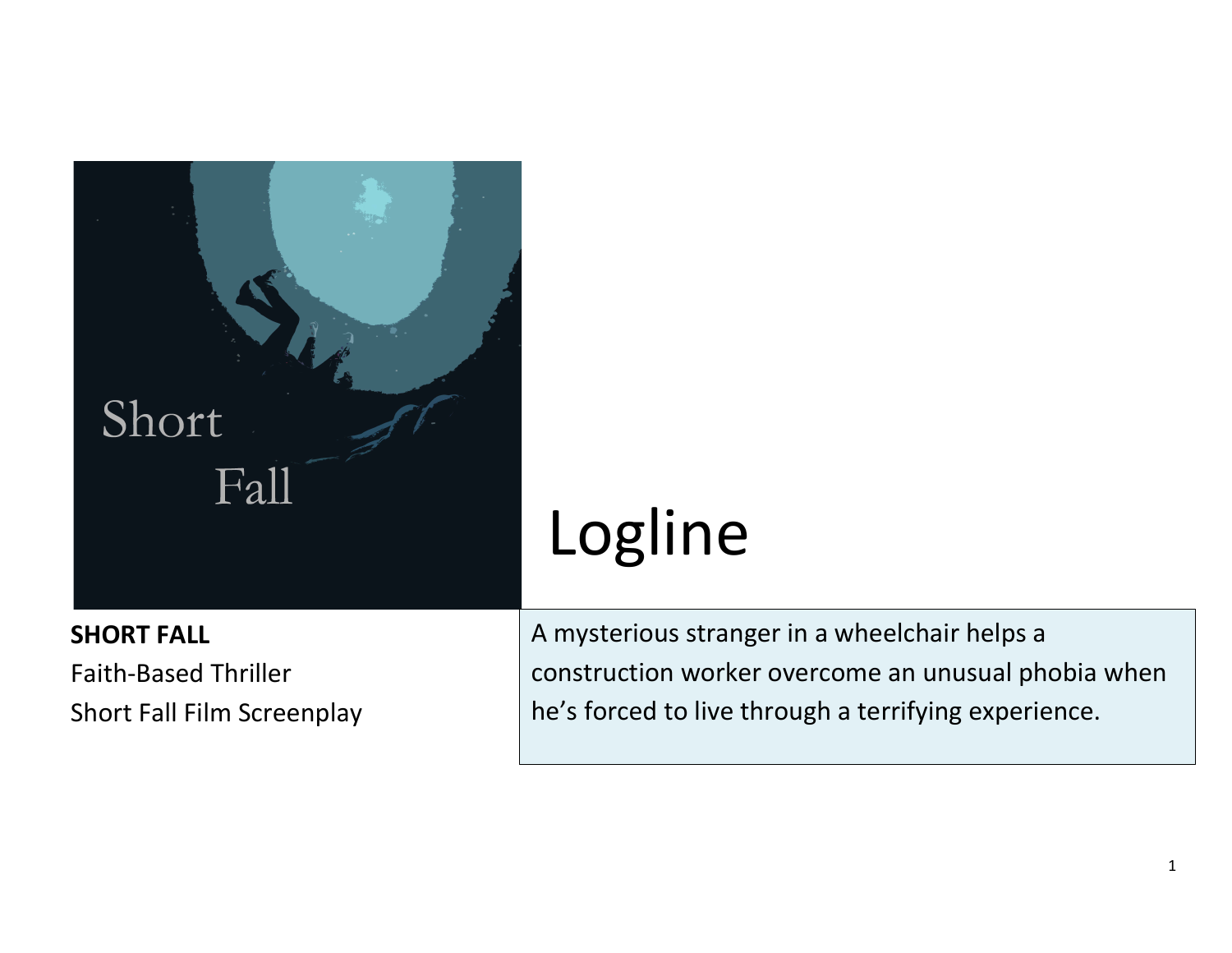## EXT. CITY STREETS - DAY

STEPHEN JARES (32) wears his hard hat and safety vest on his day off. He walks onto the sidewalk from the front door of his apartment building. As he walks his cell phone rings. It's a CO-WORKER from Stephen's job-site. He answers.

> STEPHEN Whatever it is I don't wanna hear about it. You should be talking to James.

CO-WORKER (V.O.) Ah come on now, you know you love it when we call and show you how important you are around here.

STEPHEN What is it this time?

CO-WORKER (V.O.) James left for the day. He had some kind of an emergency. Nobody's got the key to the supply closet. --

STEPHEN -- Did you ask Carol?

CO-WORKER (V.O.) She's at lunch. A long lunch.

**STEPHEN** Carol's got duplicates of all the keys.

CO-WORKER (V.O.) Why aren't you here? I thought you never took off.

STEPHEN Contrary to what you guys may think I don't sleep on site. I have a life.

CO-WORKER (V.O.) I hear you. So, I guess we have to wait for Carol.

Stephen notices a WOMAN IN A WHEELCHAIR (60) ahead of him. He jaywalks to avoid passing her.

> **STEPHEN** Call me back if you need me. Did you catch the operative word?